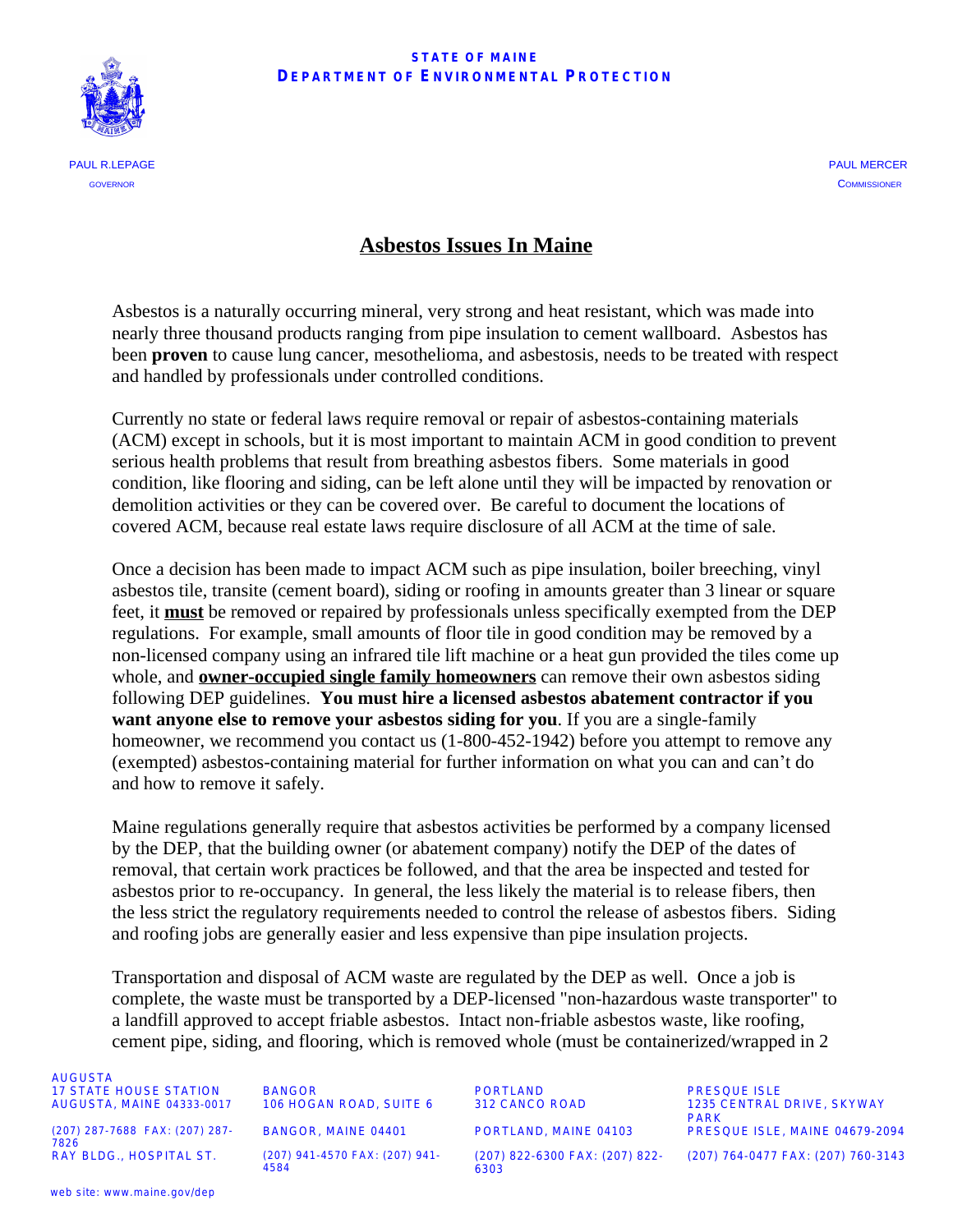layers or bags of 6-mil poly) can be disposed of at local landfills (call ahead) in accordance with the landfill's license requirements.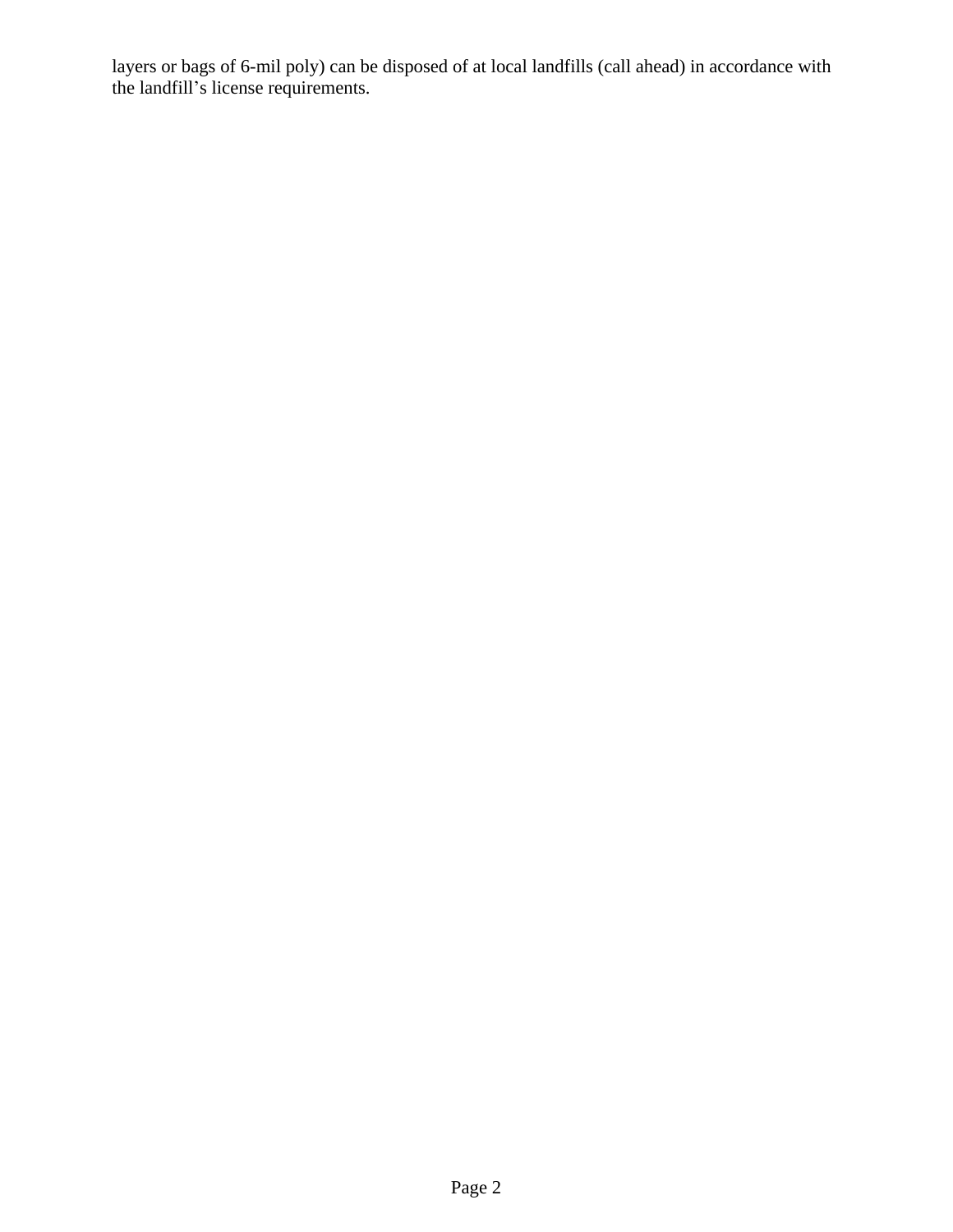# **Asbestos Inspections Required Prior to Demolitions and Renovations**

Maine's *Chapter 425 Asbestos Management Regulations,* and the federal *National Emissions Standards for Hazardous Air Pollutants 40 CFR Part 61* (NESHAP) require that prior to conducting a renovation or demolition activity buildings must be inspected for the presence of asbestos-containing materials. In lieu of inspection, the owner or operator may presume that building materials and components contain asbestos. The requirements are as follows:

- $\triangleright$  Buildings other than residential buildings with less than 5 units (ie institutional, commercial, public, industrial) must be inspected by a DEP-certified Asbestos Inspector.
- $\triangleright$  Residential buildings with 2-4 units that were built before 1981 can be surveyed for likely asbestos-containing materials by knowledgeable non-certified people (e.g. building inspectors and CEO's who have asbestos-awareness training); any materials likely to contain asbestos must be tested by a DEP-certified inspector or assumed to be ACM.
- $\geq$  Single-family residences and residential buildings built after 1980 are not required to be surveyed for asbestos-containing materials prior to demolition (residential buildings built after 1980 are not likely to contain ACM).
- **Federal NESHAP regulations require inspection of single family homes and residential** dwellings constructed of 2-4 units whose demolition is part of a commercial enterprise (storefront), or that are used for intentional burning (i.e. fire training exercises) since they are no longer considered to be residential unit(s). The inspection in these instances must be conducted by a Maine-certified Asbestos inspector. Other "change of use purposes" includes a building(s) demolished as part of a highway or road widening project, military housing and dwellings that are part of a development project**.**

## **Demolition Notification**

State and federal regulations require that building owners notify the DEP at least 5 working days prior to demolition of a building (other than single-family residences). This notification is required even if no asbestos is identified in the building. Forms are available from DEP and your local code enforcement office.

## **Hiring an Asbestos Contractor**

When hiring an asbestos abatement contractor you want to be sure to get a contractor that will deliver the best quality of service for the best price. Be sure to obtain several bids on your project, as costs can vary considerably. Items to think about when hiring a contractor include:

- the contractor's history of and references for similar projects;
- cost make sure comparable services are being quoted;
- details of the exact services to be provided, including monitoring, project design, replacement, damages, etc.;
- the contractor's recent history of violations of state or federal asbestos laws;
- the type and amount of liability insurance carried by the contractor;
- whether to hire a monitoring firm to ensure the removal is done in accordance with regulations.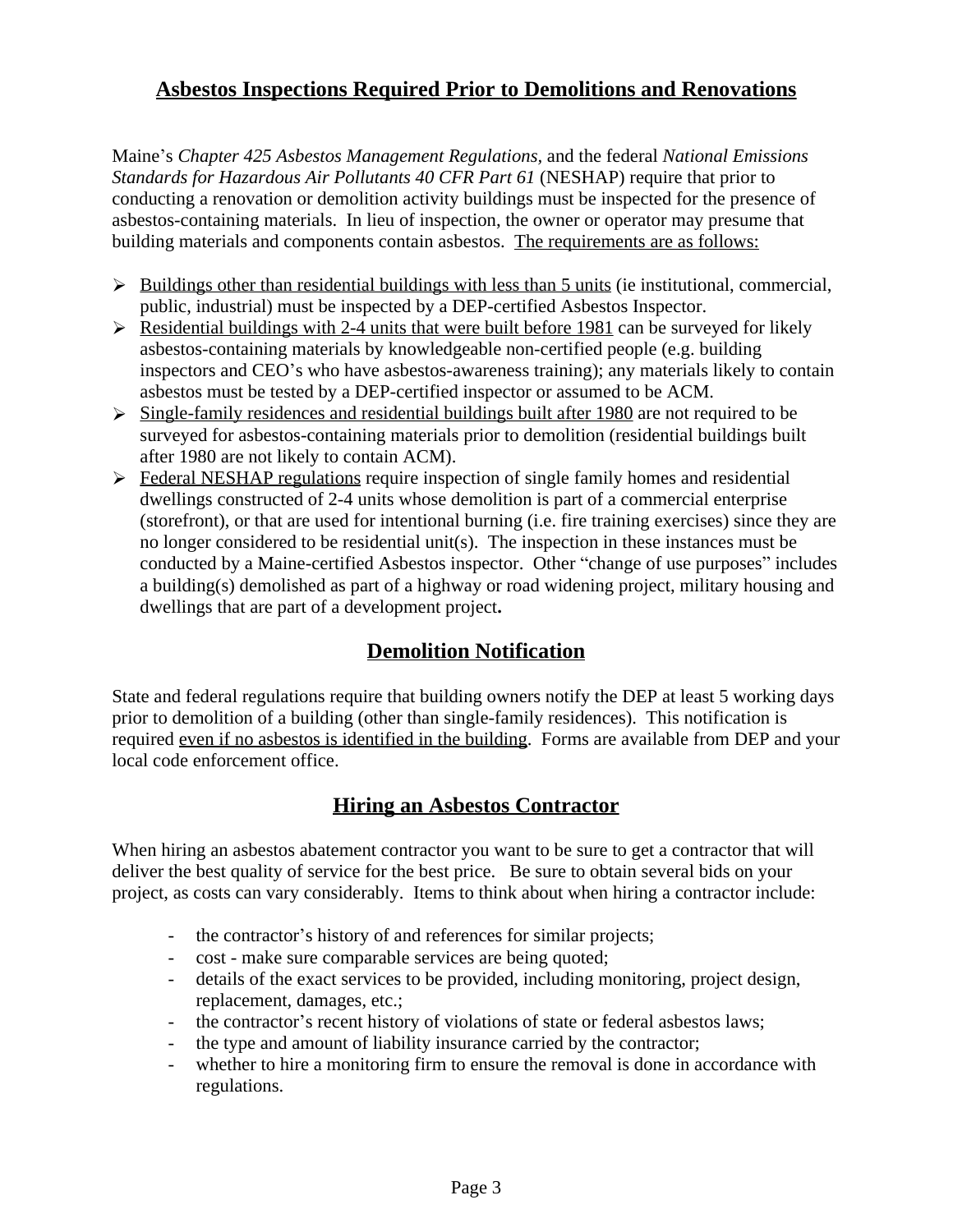Most importantly, talk to each contractor, learn exactly what they will do for you, check your comfort level with them, and then hire based upon overall quality of services, not just cost.

# **Removal of Asbestos-Containing Exterior Siding from Owner-occupied Single Family Residences**

Asbestos-containing siding was a common building material in Maine during the middle part of this century. The exterior siding material is durable and cement-like and much less likely to release fibers than other asbestos-containing materials like pipe covering and boiler insulation.

**Maine's asbestos regulation allows a homeowner who is living in their single family home to remove their own siding following the removal procedures described below. You must hire a licensed asbestos abatement contractor if you want anyone else to remove your asbestos siding for you**. **The removal of asbestos siding from multi-family dwellings and commercial buildings must be done by a Maine-licensed asbestos abatement contractor.**  Generally, the removal of asbestos siding by an asbestos abatement contractor is not as costly as projects involving the removal of asbestos-containing thermal system insulation.

### **Asbestos siding removal procedures for homeowners removing asbestos siding from their owner-occupied single family home**

#### Work Practices

- 1. Set up a regulated area/exclusion zone with barrier tape or barricades. Do not allow unauthorized persons inside the area.
- 2. Place a drop cloth under the area in which you are working to collect any falling debris. After your job is complete, wet, roll-up, and double bag the drop cloth and dispose of it as asbestos waste
- 3. Wet the siding during the removal, and keep it wet at all times while working (be careful of electricity!)
- 4. Working from top to bottom, remove siding as whole as possible by pulling the nails out rather than breaking the siding. Please keep in mind that once asbestos siding is significantly broken, drilled or sawed, it becomes friable and must be handled by licensed professionals.
- 5. Double bag (6-mil plastic each) all debris for disposal. Use burlap bag as a third bag (inner) to prevent tears in plastic. An alternative wrapping method is to stack 6 to 10 pieces of whole siding on 2 layers of pre-cut 6-mil poly sheeting (sheeting is easier to obtain and less expensive than bags) and then securely sealing both layers with duct tape. The bagged (or wrapped) siding must be labeled as asbestos waste (labels are available at some hardware stores).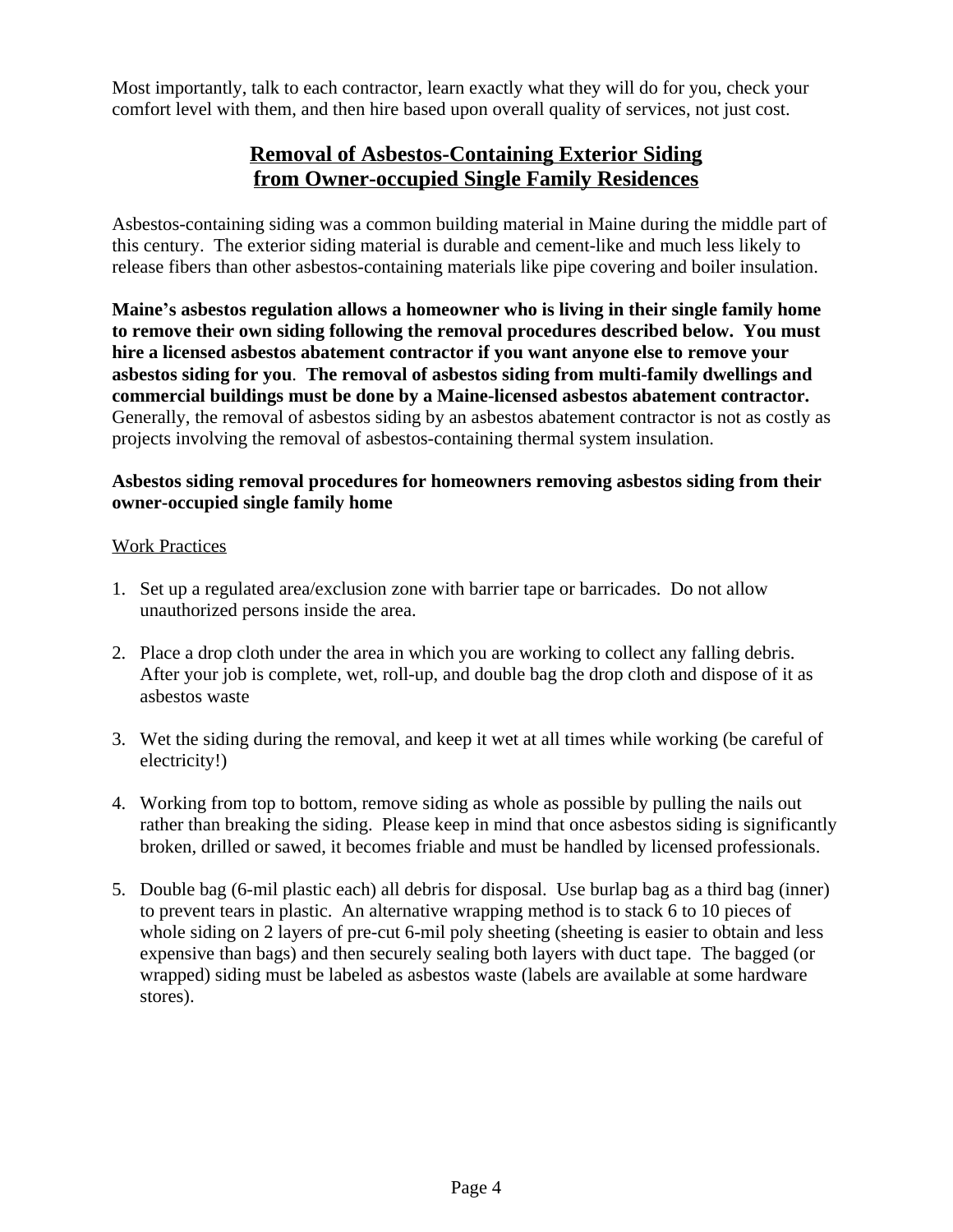#### Protecting yourself

- 6. Homeowner should wear:
	- Protective disposable suits (such as Tyvek), or coveralls that are handled and washed separately from other laundry;
	- Respirators half-faced (minimum), with purple (HEPA) filters (no beards); and
	- Disposable gloves/booties are also recommended
- 7. Homeowner should shower immediately after finishing each work session. Wear the respirator into shower and remove only after completely wetting the body. Disposable suits and respirator filters should be disposed as asbestos waste.
- 8. Dispose of the material at a DEP-approved C&D landfill or call your local landfill to see if they can accept your non-friable asbestos waste (transfer stations can not accept any asbestos materials). Alternatively, call a solid waste disposal company or an asbestos abatement contractor to pick up and dispose of your asbestos waste for you.

**Please note:** OSHA regulates asbestos anytime an employer/employee relationship exists. OSHA worker protection rules exist and must be followed for abatement activities. Contact the local OSHA office with questions.

### **If you have any questions about asbestos, or state and federal asbestos regulations, please contact the DEP Asbestos Hazard Prevention Program at (207) 287-2651 or visit our website at www.maine.gov/dep/rwm/asbestos/index.htm.**

### **Asbestos Services in Maine (Firms listed alphabetically)**

| A. | <b>State Agencies</b>                                                                                                                                                                                                                                                | Telephone #'s                                                                  |
|----|----------------------------------------------------------------------------------------------------------------------------------------------------------------------------------------------------------------------------------------------------------------------|--------------------------------------------------------------------------------|
| B. | Maine DEP (licensing, enforcement, landfilling)<br>Maine BGS (school assistance)<br>2.<br>State OSHA (Augusta) (public agencies/state buildings/employees)<br>3.<br>State OSHA (Bangor) (public agencies/state buildings/employees)<br>4.<br><b>Federal Agencies</b> | $(207)287 - 2651$<br>$(207)624 - 7360$<br>$(207)626-9160$<br>$(207)941 - 8177$ |
|    | OSHA - private employers<br>2. US EPA - Boston<br>Schools (contact DEP first)<br>a.<br>Air standards (NESHAP)<br>b.                                                                                                                                                  | $(207)780 - 3178$<br>$(617)918-1524$<br>$(617)918-1852$                        |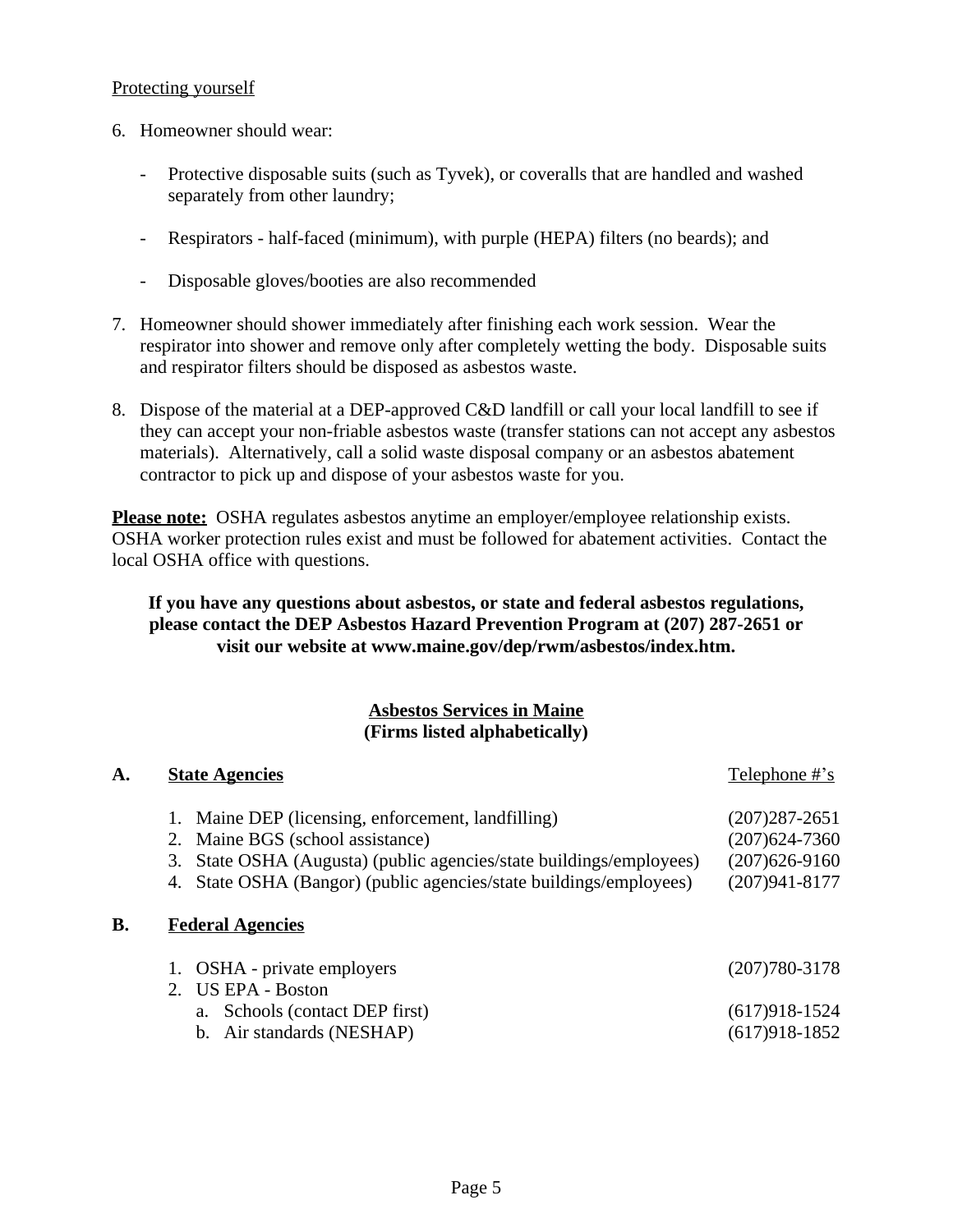# **C. Landfills**

| Licensed to accept <b>friable</b> asbestos waste: |  |
|---------------------------------------------------|--|
|                                                   |  |

|              | <u>Enconseu to accept matter asocstos maste:</u>                    |                   |
|--------------|---------------------------------------------------------------------|-------------------|
|              | 1. Waste Management - Norridgewock, ME                              | $(207)634 - 2714$ |
|              | Turnkey Landfill - Rochester NH<br>2.                               | $(603)332 - 2386$ |
|              | Several out-of-state, contact a licensed contractor<br>3.           |                   |
|              | Licensed to accept non-friable asbestos waste:                      |                   |
|              | Hatch Hill, Augusta, Maine (Augusta area only)<br>1.                | $(207)626 - 2440$ |
|              | City of Bath, Bath, Maine (Immediate area res.)<br>2.               | $(207)443 - 8356$ |
|              | 3.<br>Juniper Ridge Landfill, West Old Town<br>(Jeremy)             | $(207)217 - 7988$ |
|              | City of Presque Isle, Presque Isle, Maine (member towns only)<br>3. | $(207)764 - 2507$ |
|              | Other Local Landfills (Call your area landfill)<br>4.               |                   |
| D.           | <b>Asbestos Laboratories: includes Air (A); Bulk (B)</b>            |                   |
| In-State     |                                                                     |                   |
|              | 1. Air Quality Management Services, Inc., Lewiston, A               | $(207)$ 657-7360  |
|              | 2. EMSL Analytical – South Portland, ME, A & B                      | $(207)517-6921$   |
| 3.           | Environmental Safety & Hygiene Assoc. Inc., Westbrook, A            | $(207)854 - 2711$ |
| 4.           | Environmental Safety Professionals, Brewer, A & B                   | $(207)989 - 6848$ |
| 5.           | <b>ICON</b> Environmental, Augusta, A                               | $(207)458 - 7143$ |
| 6.           | McCarthy Environmental Services, Belgrade Lakes, A                  | $(207)293 - 4821$ |
| 7.           | MidCoast Environmental, Inc., Standish A                            | $(207)837 - 0564$ |
|              | 8. Northeast Laboratory Services, Portland, B                       | $(207)878 - 6481$ |
|              | 9. Northeast Test Consultants, Westbrook, A                         | $(207)854-3939$   |
|              | 10. Pinkham Environmental, Inc. Boothbay, A                         | $(207)837-0571$   |
|              | 11. Terracon Consultant, Inc., Westbrook, A                         | $(207)828 - 5374$ |
| Out-of-State |                                                                     |                   |
|              | 1. AEC Laboratories, LLC, Weymouth, MA A & B                        | $(781)337-0567$   |
| 2.           | American Science Team Richmond, Midlothian, VA A                    | $(804)763 - 1200$ |
| 3.           | Arcadis US, Braintree, MA A                                         | $(315)671-9132$   |
| 4.           | Asbestos Identification Laboratory, Woburn, MA A & B                | $(781)932-9600$   |
| 5.           | AXIOM Partners, Inc., Wakefield, MA, A                              | $(781)213-9198$   |
|              | 6. Batta Laboratories, Inc, Newark, DE, A&B                         | $(302)737 - 3376$ |
|              | 7. ATC Group Services, Inc., Woburn, MA A                           | (781) 932-9400    |
| 8.           | CEI Labs, Inc., Cary, NC, A & B                                     | $(919)481-1413$   |
| 9.           | Eastern Analytical Services, Inc., Elmsford, NY, A&B                | $(914)592 - 8380$ |
|              | 10. EMSL Analytical - Cinnaminson, NJ, A & B                        | $(800)220 - 3675$ |
|              | 11. Environmental Hazards Services LLC, Richmond, VA, A & B         | $(804)275 - 4788$ |
|              | 12. International Asbestos Testing Lab - Mt. Laurel, NJ, A & B      | $(856)231 - 9449$ |
|              | 13. Optimum Analytical & Consulting, LLC, Salem, NH A&B             | $(603)706 - 0263$ |
|              | 14. ProScience Analytical Services, Inc., Woburn, MA, A & B         | $(781)935 - 3212$ |
|              | 15. SanAir Technologies Laboratory, Inc., - Powhatan, VA, A & B     | $(888)895 - 1177$ |
|              | 16. Schneider Laboratories Global, Inc. - Richmond, VA, A & B       | $(804)353 - 6778$ |
|              | 17. Scientific Analytical Institute, Inc, Greensboro, NC, A & B     | $(336)292 - 3888$ |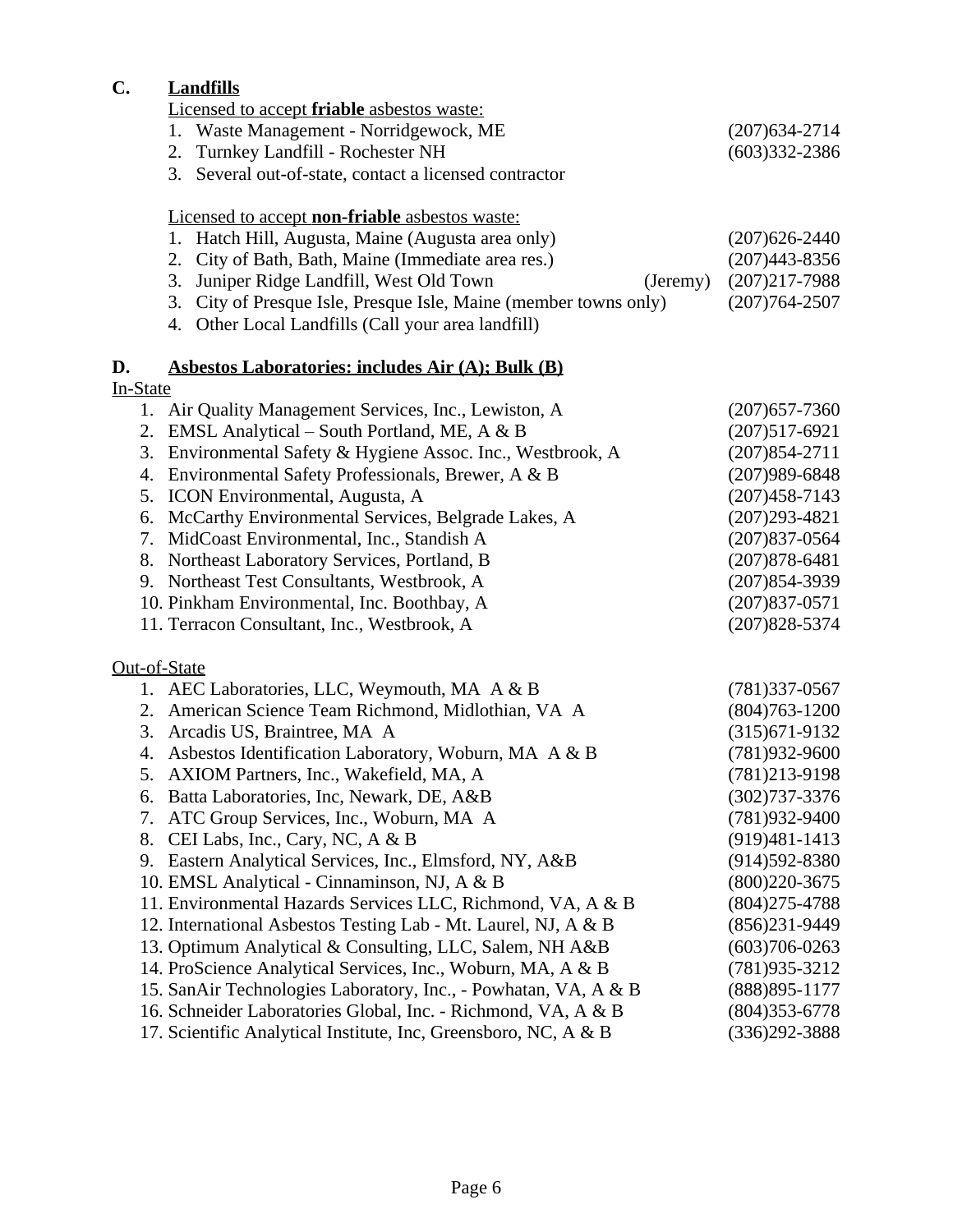### **E. Asbestos Training Providers**  $E.$ <br>In-S

| <u>In-State</u>                                                         |                   |
|-------------------------------------------------------------------------|-------------------|
| 1. Acadia Contractors, LLC, Turner                                      | $(207)225 - 5400$ |
| 3. Environmental Safety Professionals, Brewer                           | $(207)989 - 6848$ |
| 4. Northeast Test Consultants, Westbrook                                | $(207)854-3939$   |
|                                                                         |                   |
| 5. Safe Environmental Solutions, Inc., South Portland                   | $(207)245 - 3232$ |
| Out-of-State                                                            |                   |
| 1. ATC Group Services, LLC, W. Springfield, MA                          | $(800)781 - 0070$ |
|                                                                         | $(800)823 - 6239$ |
| 2. Institute for Environmental Education, Wilmington, MA                |                   |
| 3. Portsmouth Naval Shipyard, Portsmouth, NH                            | $(207)438 - 2038$ |
| F. Licensed Asbestos Consultants                                        |                   |
| In-State                                                                | Telephone #'s     |
|                                                                         |                   |
| 1. Abatement Professionals – Westbrook                                  | $(207)773 - 1276$ |
| 2.<br>Acadia Contractors, LLC - Turner                                  | $(207)225 - 5400$ |
| <b>AECOM</b> , Portland<br>3.                                           | $(207)613 - 5096$ |
| Air Quality Management Services, Inc. - Lewiston<br>4.                  | $(207)$ 657-7360  |
| 5. Atlantic Environmental Contractors Inc., - Lewiston                  | $(207)783 - 1908$ |
| Bates Environmental Health & Safety, - Orland<br>6.                     | $(207)242-0754$   |
| Bios, Inc. – Westbrook<br>7.                                            | $(207)854 - 5262$ |
| 8. CES, Inc. – Brewer (inspection $&$ design only)                      | $(207)989 - 4824$ |
|                                                                         |                   |
| 9. County Environmental Engineering, Inc. – Caribou (inspection only)   | $(207)472 - 0858$ |
| 10. Credere Associates, LLC – Westbrook (insp. & monitoring)            | $(207)828 - 1272$ |
| 11. Eastern Skies Environmental Services, - Auburn                      | $(207)327 - 1127$ |
| 12. Environmental Safety & Hygiene Assoc., Inc. - Westbrook             | $(207)854 - 2711$ |
| 13. Environmental Safety Professionals - Brewer                         | $(207)989 - 6848$ |
| 14. GZA Environmental, Inc., Portland                                   | $(207)879 - 9190$ |
| 15. ICON Environmental Consultants - Augusta                            | $(207)458 - 7143$ |
| 16. McCarthy Environmental Services, Belgrade Lakes                     | $(207)293 - 4821$ |
| 17. MidCoast Environmental, Inc., - Standish                            | $(207)837 - 0564$ |
| 18. Milone & MacBroom, Portland                                         | $(207)541-9544$   |
| 19. Northeast Test Consultants - Westbrook                              | $(207)854-3939$   |
| 20. Northeastern Env. Services - Pittsfield                             | $(207)487 - 3091$ |
| 21. Pinkham Environmental, Inc. - Boothbay (inspection $\&$ monitoring) | $(207)837 - 0571$ |
|                                                                         |                   |
| 22. Ransom Environmental Consultants, Portland (inspection only)        | $(207)772 - 2891$ |
| 23. Riverside Lane Corp., Ellsworth                                     | $(207)667 - 4169$ |
| 24. RPF Environmental, Inc., Portland                                   | $(207)828 - 5020$ |
| 25. Safe Environmental Solutions, Inc., South Portland                  | $(207)245 - 3232$ |
| 26. Terracon Consultants, Inc. Westbrook                                | $(207)828 - 5374$ |
| 27. TRC Environmental Corp., Scarborough                                | $(207)274 - 2616$ |
| 28. Woodard & Curran, Inc. Portland (inspection & design only)          | (978)482-7870     |
| Out-of-State                                                            |                   |
| 1. AEC Laboratories, LLC, Weymouth, MA                                  | $(856)547-0505$   |
| Arcadis US, Braintree, MA<br>2.                                         | $(315)671-9132$   |
|                                                                         |                   |
| Apex Companies, LLC, South Windsor, CT<br>3.                            | $(860)282 - 1800$ |
| Axiom Partners, Inc., Wakefield, MA<br>4.                               | $(781)213-9198$   |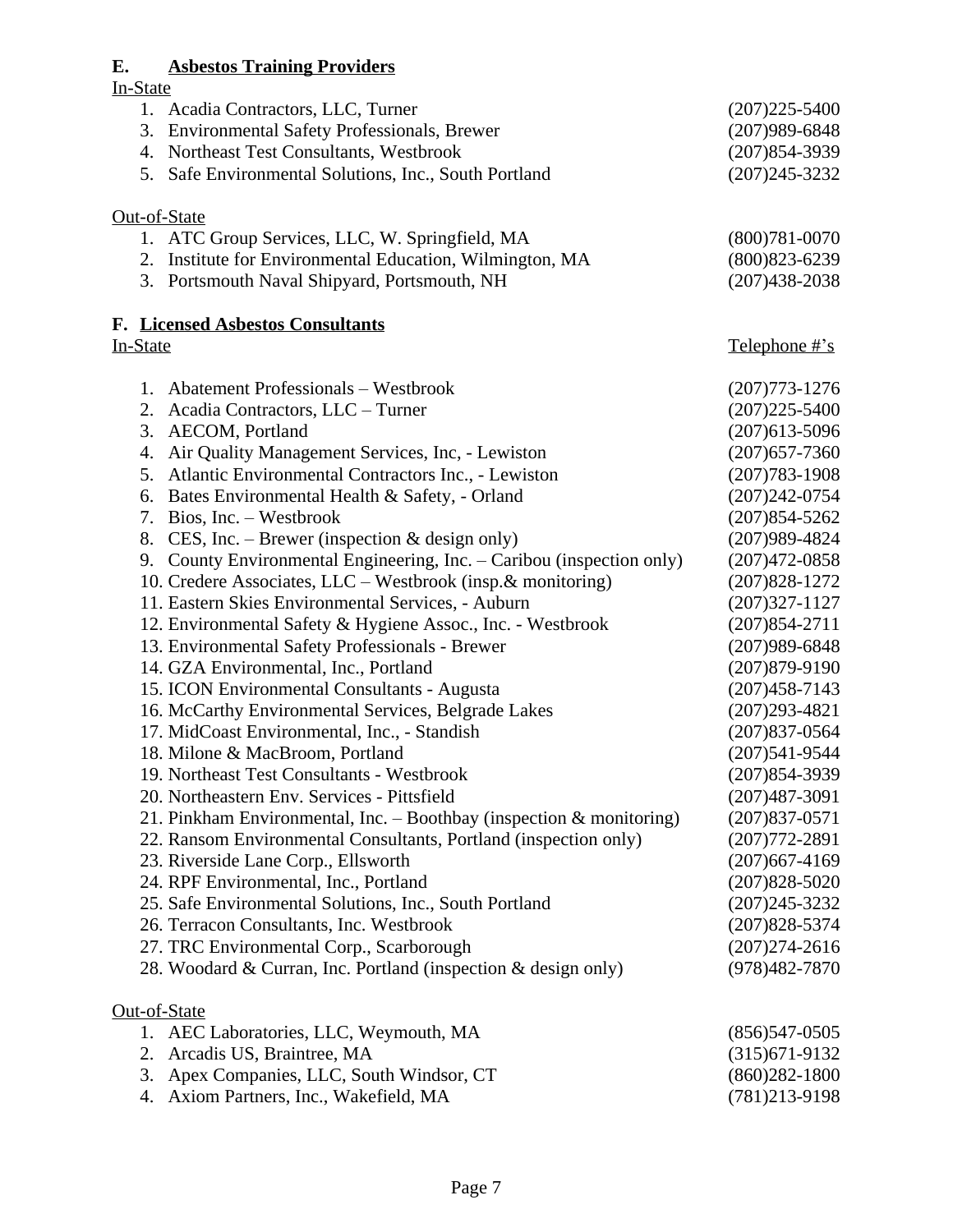| 5. ATC Group Services, LLC., Williston, VT                         | $(802)862 - 1980$ |
|--------------------------------------------------------------------|-------------------|
| EnviroBusiness, Inc., Burlington, MA (inspection only)<br>6.       | $(781)273 - 2500$ |
| Environmental & Construction Mgmt Svcs, Braintree, MA<br>7.        | $(617)338-2121$   |
| EFI Global, Inc., Andover, MA<br>8.                                | $(800)$ 659-1202  |
| 9. ESIS, Inc, Boston, MA                                           | $(617)737 - 8996$ |
| 10. Hillmann Consulting, LLC, Union, NJ                            | $(908)688 - 7800$ |
| 11. John Turner Consulting, Dover, NH (inspection only)            | $(603)749-1841$   |
| 12. LaBella Associated D.P.C., Rochester, NY (inspection only)     | $(585)402 - 7078$ |
| 13. Nobis Engineering, Inc, Concord, NH (inspection only)          | $(603)224-4182$   |
| 14. Pennoni Associates, Inc, Haddon Heights, NJ                    | $(856)547-0505$   |
| 15. Professional Service Industries, Inc. Schenectady, NY          | $(518)377-9841$   |
| 16. RTP Environmental Associates, Greenbrook, NJ (inspection only) | $(732)968 - 9600$ |
| 17. STV Inc., New York, NY                                         | $(212)505-4930$   |
| 18. Test-All Environmental Services (inspection & monitoring only) | $(617)838-9442$   |
| 19. The Scott Lawson Group, Bow, NH                                | $(800)$ 645-7674  |
| 20. Tighe & Bond, Inc, Westfield, MA (inspection only)             | $(413)562 - 1600$ |
| 21. Wilcox & Barton, Inc. Derry, NH                                | $(603)369-$       |
| 4190                                                               |                   |

#### **G. Licensed Asbestos Contractors** In-State

| Southern                                              |                   |
|-------------------------------------------------------|-------------------|
| <b>Abatement Professionals, Westbrook</b>             | $(207)773 - 1276$ |
| Abram Environmental, Scarborough                      | $(207)892 - 7045$ |
| Bios, Inc., Westbrook                                 | $(207)854 - 5262$ |
| Enviro Vantage, Inc. Westbrook                        | $(207)856 - 5660$ |
| Hall Bros. Environmental, Berwick                     | $(207)698 - 7700$ |
| Kevin W. Smith $&$ Son, Inc. Gorham (roofing only)    | $(207)642 - 1015$ |
| Northeast Test Consultants, Westbrook                 | $(207)854-3939$   |
| Tecta America of New England, Portland (roofing only) | $(207)878 - 1732$ |
| Saco Roofing, Saco (roofing only)                     | $(207)282 - 8780$ |
| Safe Environmental Solutions, Inc., South Portland    | $(207)245 - 3232$ |
| Servpro of Biddeford-Saco, Arundel                    | $(207)283 - 4428$ |
| Victory Environmental LLC                             | $(207)572 - 7669$ |
|                                                       |                   |

**Central** Acadia Contractors, LLC, Turner (207)225-5400 Atlantic Environmental Contractors Inc., Lewiston (207)783-1908<br>
G & E Roofing, Inc., Augusta (roofing only) (207)622-9503 G & E Roofing, Inc., Augusta (roofing only) Gladu Roofing Co., Lewiston (207)782-7081 New Meadows Abatement, Bath (207)443-1071<br>
RJ Enterprises, Brunswick (207)373-0344 RJ Enterprises, Brunswick

| Northern                                         |                   |
|--------------------------------------------------|-------------------|
| County Abatement, Inc., Caribou                  | $(207)498 - 2709$ |
| Eastern Maine Environmental, LLC, Ellsworth      | $(207)610-9500$   |
| G. R. Roofing, Bangor (roofing $\&$ siding only) | $(207)262 - 5818$ |
| Heart of Maine, Inc. Perry                       | $(207)214 - 4044$ |